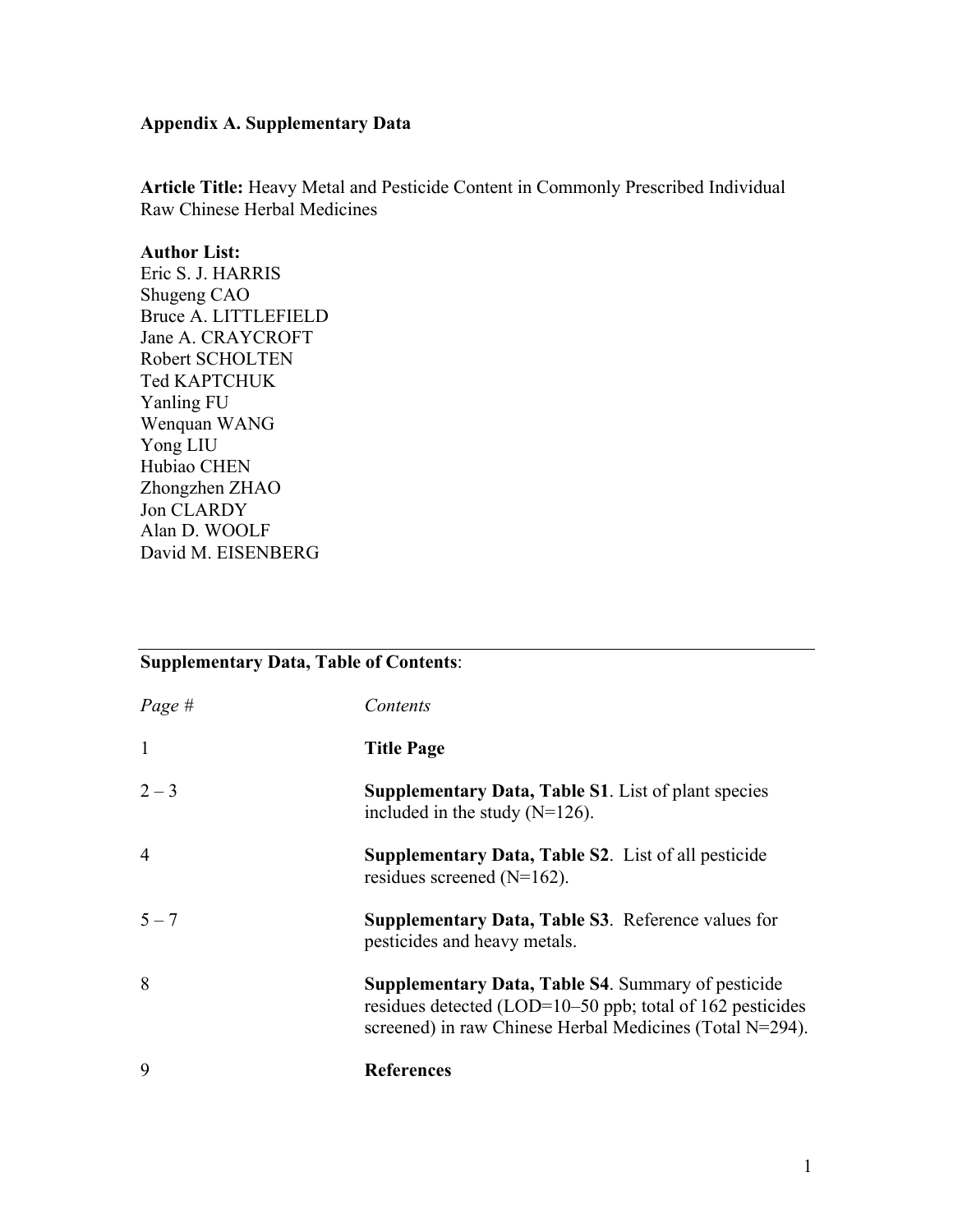| $\alpha$ or $\beta$ or $\alpha$ or $\beta$ or $\alpha$ or $\beta$ or $\beta$ or $\beta$ or $\beta$ or $\beta$ or $\alpha$ or $\alpha$ or $\beta$ or $\alpha$ or $\beta$ |                     |                       |
|-------------------------------------------------------------------------------------------------------------------------------------------------------------------------|---------------------|-----------------------|
| Scientific Name (as listed in the Chinese Pharmacopoeia (CPC 2005))                                                                                                     | <b>Pin Yin Name</b> | <b>Medicinal Part</b> |
| Acanthopanax senticosus (Rupr. ex Maxim.) Harms                                                                                                                         | Ci Wu Jia           | Root, Rhizome & Stem  |
| Achyranthes bidentata Bl.                                                                                                                                               | Niu Xi              | Root                  |
| Acorus tatarinowii Schott                                                                                                                                               | Shi Chang Pu        | Rhizome               |
|                                                                                                                                                                         |                     |                       |
| Agrimonia pilosa Ledeb.                                                                                                                                                 | Xian He Cao         | Leaf & Stem           |
| Akebia quinata (Thunb.) Decne.                                                                                                                                          | Mu Tong             | Stem                  |
| Alisma orientalis (Sam.) Juzep.                                                                                                                                         | Ze Xie              | Tuber                 |
| Alpinia officinarum Hance                                                                                                                                               | Gao Liang Jiang     | Rhizome               |
| Alpinia oxyphylla Miq.                                                                                                                                                  | Yi Zhi              | Fruit                 |
|                                                                                                                                                                         |                     |                       |
| Amomum villosum Lour.                                                                                                                                                   | Sha Ren             | Fruit                 |
| Andrographis paniculata (Burm. f.) Nees                                                                                                                                 | Chuan Xin Lian      | Leaf & Stem           |
| Apocynum venetum L.                                                                                                                                                     | Luo Bu Ma Ye        | Leaf                  |
| Arctium lappa L.                                                                                                                                                        | Niu Bang Zi         | Fruit                 |
| Areca catechu L.                                                                                                                                                        | Da Fu Pi            | Fruit                 |
| Artemisia annua L.                                                                                                                                                      | Qing Hao            | Leaf & Stem           |
|                                                                                                                                                                         |                     |                       |
| Artemisia argyi Lévl. et Vant                                                                                                                                           | Ai Ye               | Leaf                  |
| Artemisia capillaris Thunb.                                                                                                                                             | Yin Chen            | Leaf & Stem           |
| Asarum heterotropoides var. mandshuricum (Maxim.) Kitag.                                                                                                                | Xi Xin              | Root & Rhizome        |
| Aster tataricus L. f.                                                                                                                                                   | Zi Wan              | Root & Rhizome        |
| Astragalus membranaceus var. mongholicus (Bge.) Hsiao                                                                                                                   | Huang Qi            | Root                  |
| Atractylodes macrocephala Koidz.                                                                                                                                        | Bai Zhu             | Rhizome               |
|                                                                                                                                                                         |                     |                       |
| Belamcanda chinensis (L.) DC.                                                                                                                                           | She Gan             | Rhizome               |
| Brassica juncea (L.) Czern. et Coss.                                                                                                                                    | Jie Zi              | Seed                  |
| Brucea javanica (L.) Merr.                                                                                                                                              | Ya Dan Zi           | Fruit                 |
| Bupleurum chinense DC.                                                                                                                                                  | Chai Hu             | Root                  |
| Cassia tora L.                                                                                                                                                          | Jue Ming Zi         | Seed                  |
|                                                                                                                                                                         |                     |                       |
| Celosia cristata L.                                                                                                                                                     | Ji Guan Hua         | Flower                |
| Chaenomeles speciosa (Sweet) Nakai                                                                                                                                      | Mu Gua              | Fruit                 |
| Chrysanthemum indicum L.                                                                                                                                                | Ye Ju Hua           | Flower                |
| Chrysanthemum morifolium Ramat.                                                                                                                                         | Ju Hua              | Flower                |
| Citrus aurantium L.                                                                                                                                                     | Zhi Qiao            | Fruit                 |
| Citrus medica var. sarcodactylis Swingle                                                                                                                                | Fo Shou             | Fruit                 |
|                                                                                                                                                                         |                     |                       |
| Citrus reticulata Blanco                                                                                                                                                | Chen Pi             | Fruit                 |
| Clematis chinensis Osbeck                                                                                                                                               | Wei Ling Xian       | Root & Rhizome        |
| Codonopsis pilosula (Franch.) Nannf.                                                                                                                                    | Dang Shen           | Root                  |
| Coix lacryma-jobi L.                                                                                                                                                    | Yi Yi Ren           | Seed                  |
| Coptis chinensis Franch.                                                                                                                                                | Huang Lian          | Rhizome               |
| Cornus officinalis Sieb. et Zucc.                                                                                                                                       | Shan Zhu Yu         | Fruit                 |
|                                                                                                                                                                         |                     |                       |
| Corydalis yanhusuo W. T. Wang                                                                                                                                           | Yan Hu Suo          | Tuber                 |
| Cynanchum atratum Bge.                                                                                                                                                  | Bai Wei             | Root & Rhizome        |
| Cynanchum paniculatum (Bge.) Kitag.                                                                                                                                     | Xu Chang Qing       | Root & Rhizome        |
| Dianthus chinensis L.                                                                                                                                                   | Ou Mai              | Leaf & Stem           |
| Dictamnus dasycarpus Turcz.                                                                                                                                             | Bai Xian Pi         | Root                  |
| Dimocarpus longan Lour.                                                                                                                                                 | Long Yan Rou        | Fruit                 |
|                                                                                                                                                                         |                     |                       |
| Dioscorea nipponica Makino                                                                                                                                              | Chuan Shan Long     | Rhizome               |
| Dioscorea opposita Thunb.                                                                                                                                               | Shan Yao            | Rhizome               |
| Dipsacus asperoides C.Y. Cheng et T.M.Ai                                                                                                                                | Xu Duan             | Root                  |
| Dolichos lablab L.                                                                                                                                                      | Bai Bian Dou        | Seed                  |
| Echinops latifolius Tausch                                                                                                                                              | Yu Zhou Lou Lu      | Root                  |
| Epimedium brevicornum Maxim.                                                                                                                                            | Yin Yang Huo        | Leaf & Stem           |
|                                                                                                                                                                         |                     |                       |
| Eriobotrya japonica (Thunb.) Lindl.                                                                                                                                     | Pi Pa Ye            | Leaf                  |
| Evodia rutaecarpa (Juss.) Benth.                                                                                                                                        | Wu Zhu Yu           | Fruit                 |
| Forsythia suspensa (Thunb.) Vahl                                                                                                                                        | Lian Qiao           | Fruit                 |
| Fritillaria cirrhosa D. Don                                                                                                                                             | Chuan Bei Mu        | Bulb                  |
| Ganoderma lucidum (Curtis) Karst.                                                                                                                                       | Ling Zhi            | Fungus                |
| Gardenia jasminoides Ellis                                                                                                                                              | Zhi Zi              | Fruit                 |
|                                                                                                                                                                         |                     |                       |
| Gentiana macrophylla Pall.                                                                                                                                              | Oin Jiao            | Root                  |
| Ginkgo biloba L.                                                                                                                                                        | Bai Guo             | Seed                  |
| Glehnia littoralis F. Schmidt ex Miq.                                                                                                                                   | Bei Sha Shen        | Root                  |
| Glycyrrhiza uralensis Fisch.                                                                                                                                            | Gan Cao             | Root & Rhizome        |
| Hedyotis diffusa Willd.                                                                                                                                                 | Bai Hua She She Cao | Leaf & Stem           |
|                                                                                                                                                                         |                     |                       |
| Houttuynia cordata Thunb.                                                                                                                                               | Yu Xing Cao         | Leaf & Stem           |
| Illicium verum Hook. f.                                                                                                                                                 | Ba Jiao Hui Xiang   | Fruit                 |
| Imperata cylindrica var. major (Nees) C. E. Hubb.                                                                                                                       | Bai Mao Gen         | Rhizome               |
| Inula japonica Thunb.                                                                                                                                                   | Jin Fei Cao         | Leaf & Stem           |
| Isatis indigotica Fort.                                                                                                                                                 | Ban Lan Gen         | Root                  |
| Juncus effusus L.                                                                                                                                                       | Deng Xin Cao        | Stem                  |
|                                                                                                                                                                         |                     |                       |
| Kaempferia galanga L.                                                                                                                                                   | Shan Nai            | Rhizome               |
| Kochia scoparia (L.) Schrad.                                                                                                                                            | Di Fu Zi            | Fruit                 |

| <b>Supplementary Data, Table S1</b> . List of plant species included in the study $(N=126)$ . |  |  |  |  |  |  |
|-----------------------------------------------------------------------------------------------|--|--|--|--|--|--|
|-----------------------------------------------------------------------------------------------|--|--|--|--|--|--|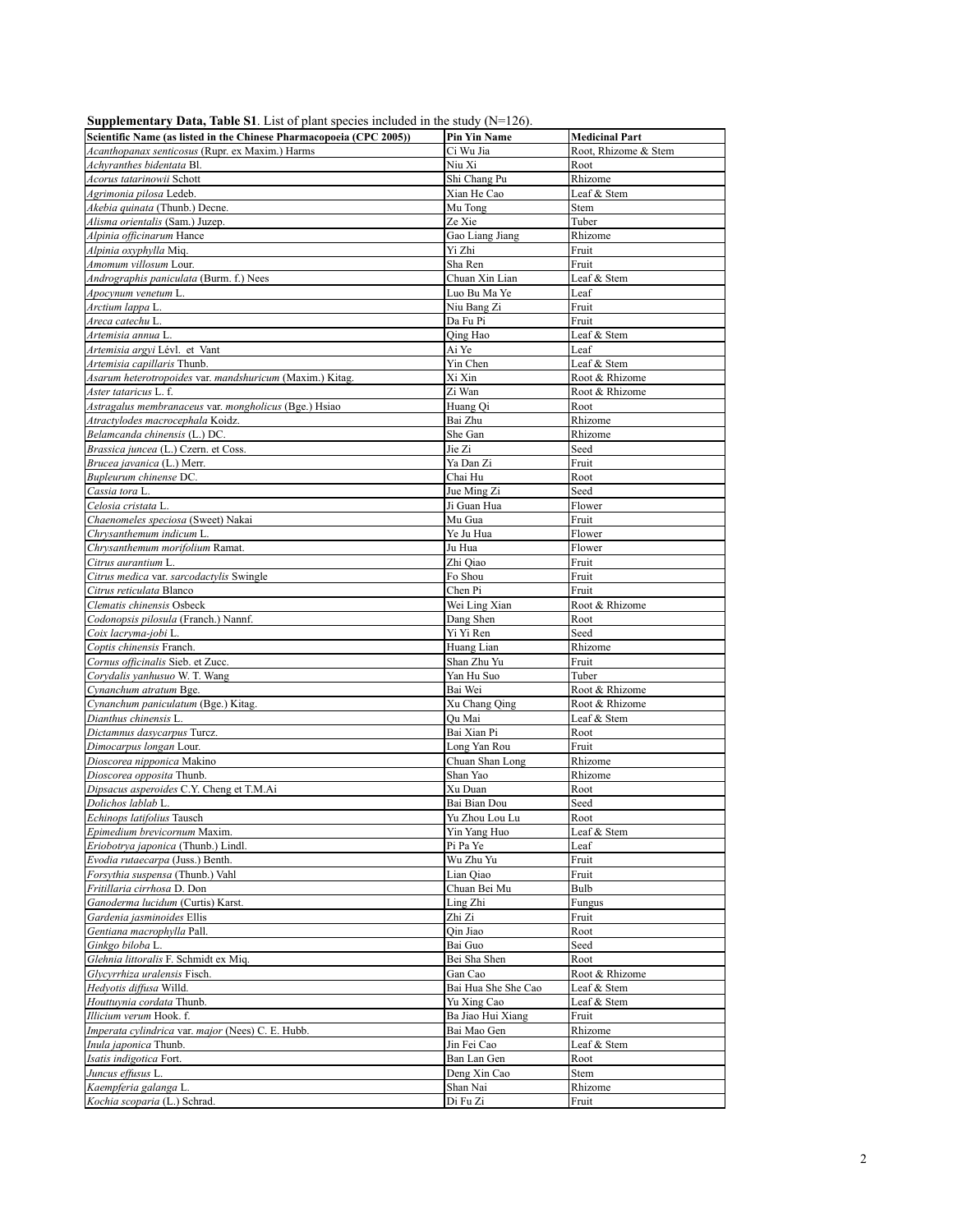| Scientific Name (as listed in the Chinese Pharmacopoeia (CPC 2005))                   | <b>Pin Yin Name</b>         | <b>Medicinal Part</b> |
|---------------------------------------------------------------------------------------|-----------------------------|-----------------------|
| Leonurus heterophyllus Sweet.                                                         | Yi Mu Cao                   | Leaf & Stem           |
| Ligusticum chuanxiong Hort                                                            | Chuan Xiong                 | Rhizome               |
| Ligustrum lucidum Ait.                                                                | Nu Zhen Zi                  | Fruit                 |
| Lindera aggregata (Sims)Kosterm                                                       | Wu Yao                      | Tuber                 |
| Lobelia chinensis Lour.                                                               | Ban Bian Lian               | Whole Plant           |
| Lonicera japonica Thunb.                                                              | Jin Yin Hua                 | Flower                |
| Lophatherum gracile Brongn.                                                           | Dan Zhu Ye                  | Leaf & Stem           |
| Lycium barbarum L.                                                                    | Gou Qi Zi                   | Fruit                 |
| Lycopus lucidus var. hirtus Regel                                                     | Ze Lan                      | Leaf & Stem           |
| Melia toosendan Sieb. et Zucc.                                                        | Chuan Lian Zi               | Fruit                 |
| Menispermum dauricum DC.                                                              | Bei Dou Gen                 | Rhizome               |
| Mentha haplocalyx Briq.                                                               | Bo He                       | Leaf & Stem           |
| Momordica cochinchinensis (Lour.) Spreng.                                             | Mu Bie Zi                   | Seed                  |
| Momordica grosvenori Swingle                                                          | Luo Han Guo                 | Fruit                 |
| Morus alba L                                                                          | Sang Ye                     | Leaf                  |
| Paeonia lactiflora Pall.                                                              | Bai Shao                    | Root                  |
| Paeonia suffruticosa Andr.                                                            | Mu Dan Pi                   | Root                  |
| Paeonia veitchii Lynch                                                                | Chi Shao                    | Root                  |
| Panax ginseng C.A. Mey.                                                               | Ren Shen                    | Root                  |
| Panax notoginseng (Burk.) F.H. Chen                                                   | San Qi                      | Root                  |
| Perilla frutescens (L.) Britt.                                                        | Zi Su Zi                    | Fruit                 |
| Phragmites communis Trin.                                                             | Lu Gen                      | Rhizome               |
| Piper nigrum L.                                                                       | Hu Jiao                     | Fruit                 |
| Platycodon grandiflorum (Jacqui) A. DC.                                               | Jie Geng                    | Root                  |
| Pogostemon cablin (Blanco) Benth.                                                     | Guang Huo Xiang             | Leaf & Stem           |
| Polygala tenuifolia Willd                                                             | Yuan Zhi                    | Root                  |
| Polygonum aviculare L                                                                 | Bian Xu                     | Leaf & Stem           |
| Polygonum cuspidatum Sieb. et Zucc.                                                   | Hu Zhang                    | Root & Rhizome        |
| Polygonum multiflorum Thunb.                                                          | He Shou Wu                  | Tuber                 |
| Poria cocos (Schw.) Wolf                                                              | Fu Ling                     | Fungus                |
| Portulaca oleracea L.                                                                 | Ma Chi Xian                 | Leaf & Stem           |
| Prunus armeniaca var. ansu Maxim.                                                     | Ku Xing Ren                 | Seed                  |
| Pseudostellaria heterophylla (Miq.) Pax ex Pax et Hoffm                               | Tai Zi Shen                 | Tuber                 |
| Pueraria lobata (Willd.) Ohwi                                                         | Ge Gen                      | Root                  |
| Rehmannia glutinosa Libosch.                                                          | Di Huang                    | Tuber                 |
| Rheum palmatum L.                                                                     | Da Huang                    | Root & Rhizome        |
| Rosa laevigata Michx.                                                                 | Jin Ying Zi                 | Fruit                 |
| Rosa rugosa Thunb.                                                                    | Mei Gui Hua                 | Flower                |
| Rubia cordifolia L.                                                                   | Qian Cao                    | Root & Rhizome        |
| Salvia miltiorrhiza Bge.                                                              | Dan Shen                    | Root & Rhizome        |
| Saposhnikovia divaricata (Turcz.) Schischk.                                           | Fang Feng                   | Root                  |
| Sarcandra glabra (Thunb.) Nakai                                                       | Zhong Jie Feng              | Whole Plant           |
| Schisandra chinensis (Turcz.) Baill                                                   | Wu Wei Zi                   | Fruit                 |
| Scutellaria baicalensis Georgi                                                        | Huang Qin                   | Root                  |
| Siegesbeckia orientalis L.                                                            | Xi Xian Cao                 | Leaf & Stem           |
| Silybum marianum (L.) Gaertn                                                          | Shui Fei Ji                 | Fruit                 |
| Sophora flavescens Ait.<br>Sparganium stoloniferum Buch.-Ham.                         | Ku Shen                     | Root<br>Rhizome       |
|                                                                                       | San Leng                    |                       |
| Stellaria dichotoma var. lanceolata Bge.<br>Trachelospermum jasminoides (Lindl.) Lem. | Yin Chai Hu<br>Luo Shi Teng | Root<br>Leaf & Stem   |
| Tribulus terrestris L.                                                                | Ji Li                       | Fruit                 |
| Tussilago farfara L.                                                                  | Kuan Dong Hua               | Flower                |
| Uncaria rhynchophylla (Mig.) Jacks.                                                   | Gou Teng                    | Stem                  |
| Verbena officinalis L.                                                                | Ma Bian Cao                 | Leaf & Stem           |
| Xanthium sibiricum Patr.                                                              | Cang Er Zi                  | Fruit                 |
| Zanthoxylum bungeanum Maxim.                                                          | Hua Jiao                    | Fruit                 |
| Ziziphus jujuba var. inermis (Bunge) Rehd                                             | Da Zao                      | Fruit                 |
| Ziziphus jujuba var. spinosa (Bunge) Hu et H. F. Chou                                 | Suan Zao Ren                | Seed                  |
|                                                                                       |                             |                       |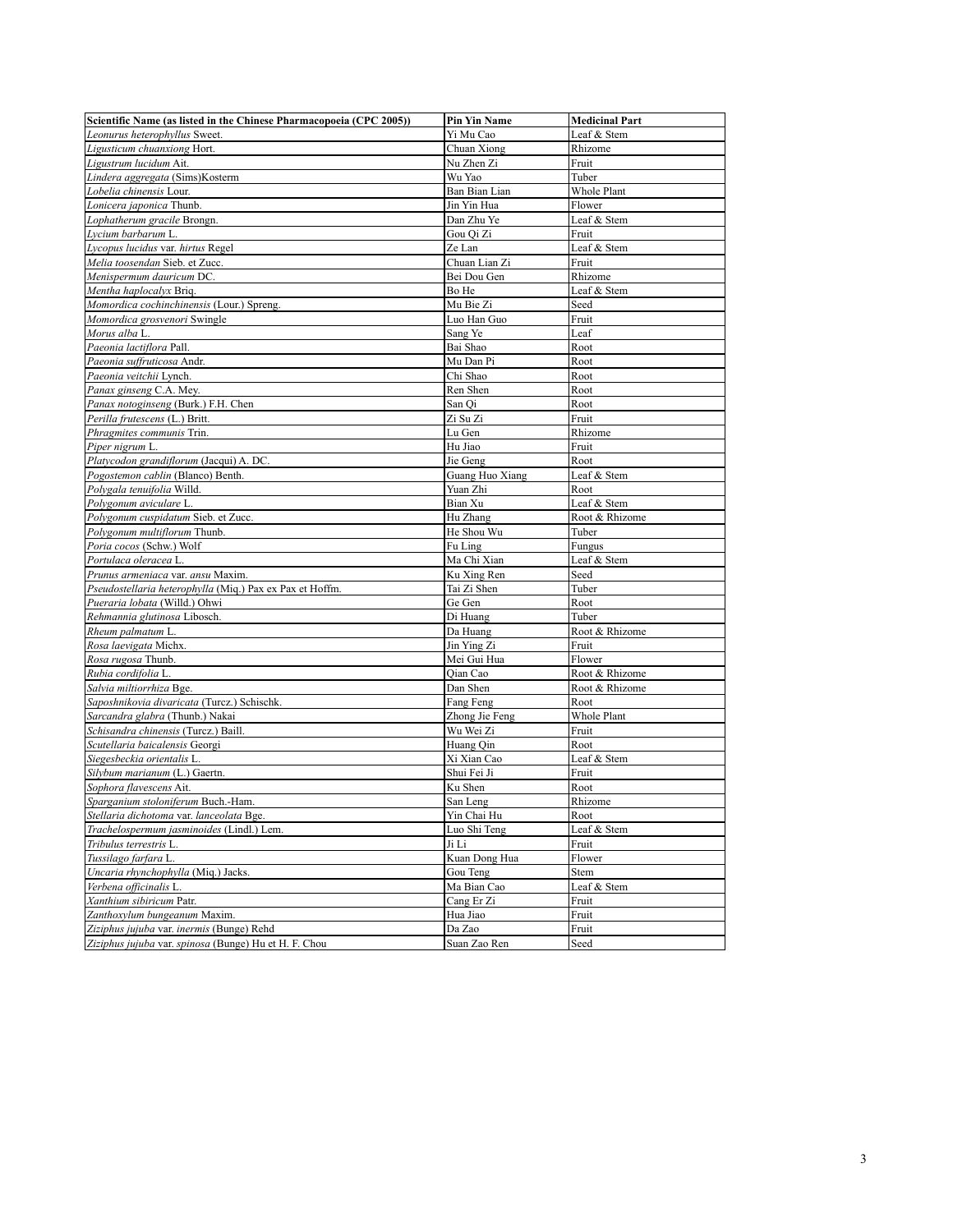| <b>Supplementary Data, Table S2</b> . List of all pesticide residues screened $(N=162)$ . |  |  |  |  |  |
|-------------------------------------------------------------------------------------------|--|--|--|--|--|
|-------------------------------------------------------------------------------------------|--|--|--|--|--|

| <b>Supplymental</b> y Data, | <b>rapid 52.</b> List of an postioned residues served |
|-----------------------------|-------------------------------------------------------|
| <b>Pesticide Name</b>       | <b>Pesticide Name</b>                                 |
| 3-Hydroxycarbofuran         | Endosulfan Sulfate                                    |
| Acetochlor                  | Endrin                                                |
| Alachlor                    | Endrin ketone                                         |
| Aldicarb (temik)            | <b>EPN</b>                                            |
| Aldicarb sulfone            | Esfenvalerate                                         |
| Aldicarb sulfoxide          | Ethalfluralin                                         |
| Aldrin                      | Ethiofencarb                                          |
| Alpha-cypermethrin          | Ethiolate                                             |
|                             | Ethion                                                |
| Ametryne<br>Aminocarb       | Ethoxyquin                                            |
|                             |                                                       |
| Atrazine                    | Etridiazole                                           |
| Bendiocarb                  | Etrimfos                                              |
| Benfluralin                 | Fenitrothion                                          |
| BHC, alpha                  | Fenobucarb                                            |
| BHC, beta                   | Fenpropathrin                                         |
| BHC, delta                  | Fenvalerate                                           |
| <b>Bifenox</b>              | Fipronil                                              |
| Bifenthrin                  | Fluazifop-butyl                                       |
| <b>Bromophos</b>            | Fluchoralin                                           |
| Bromophos-ethyl             | Fluvalinate                                           |
| Bromopropylate              | Folpet                                                |
| Butachlor                   | Fonofos                                               |
| Butocarboxim                | Heptachlor                                            |
| Butoxycarboxim              | Heptachlor epoxide                                    |
| Carbaryl (Sevin)            | Hexachlorobenzene                                     |
| Carbofuran (Furadan)        | Iprodione                                             |
| Carbophenothion             | Isofenphos                                            |
| Chlordane, cis              | Isoprocarb                                            |
| Chlordane, technical        | Leptophos                                             |
| Chlordane, trans            | Lindane                                               |
| Chlorfenvinphos             | Malathion                                             |
| Chlornitrofen               | Metalaxyl                                             |
| Chlorobenzilate             | Methiocarb                                            |
| Chloroneb                   | Methomyl (Lannate)                                    |
| Chloropropham               | Methoprotryne                                         |
| Chloropropylate             | Methoxychlor, o,p'                                    |
| Chlorothalonil              | Methoxychlor, p,p'                                    |
| Chlorpyrifos                | Methoxychlorolefin                                    |
| Chlorpyrifos-methyl         | Metolcarb                                             |
| Chlorthiophos               | Metribuzin                                            |
|                             |                                                       |
| Cypermethrin                | Mirex                                                 |
| Cyprodinil                  | Myclobutanil                                          |
| <b>DCPA</b>                 | Napropamide                                           |
| DDE, o,p'                   | Nitralin                                              |
| $\overline{\rm DDE}$ , p,p' | Nitrofen                                              |
| DDT, o.p'                   | Nonachlor, cis                                        |
| DDT, p,p'                   | Nonachlor, trans                                      |
| <b>DEF</b>                  | Octachlor epoxide                                     |
| Di-allate                   | Ovex                                                  |
| Dialifor                    | Oxadiazon                                             |
| Diazinon                    | Oxamyl                                                |
| Dichlofenthion              | Oxyfluorfen                                           |
| Dichlorofluanid             | Parathion                                             |
| Diclofop-methyl             | Parathion-methyl                                      |
| Dieldrin                    | Pedimethalin                                          |
| Difenoconazole              | Pentachloroaniline                                    |
| Dinitramine                 | Pentachloroanisole                                    |
| Dioxacarb                   | Pentachlorobenzene                                    |
| Diphenylamine               | Pentachlorothioanisole                                |
| Endosulfan I                | Permethrins                                           |
| Endosulfan II               | Perthane                                              |
|                             |                                                       |

| <b>Pesticide Name</b>             | <b>Pesticide Name</b>  | <b>Pesticide Name</b>        |
|-----------------------------------|------------------------|------------------------------|
| 3-Hydroxycarbofuran               | Endosulfan Sulfate     | Phenthoate                   |
| Acetochlor                        | Endrin                 | Phosalone                    |
| Alachlor                          | Endrin ketone          | Pirimicarb                   |
| Aldicarb (temik)                  | <b>EPN</b>             | Pirimiphos-ethyl             |
| Aldicarb sulfone                  | Esfenvalerate          | Pirimiphos-methyl            |
| Aldicarb sulfoxide                | Ethalfluralin          | Procyazine                   |
| Aldrin                            | Ethiofencarb           | Procymidone                  |
| Alpha-cypermethrin                | Ethiolate              | Promecarb                    |
| Ametryne                          | Ethion                 | Prometryne                   |
| Aminocarb                         | Ethoxyquin             | Propetamphos                 |
|                                   | Etridiazole            |                              |
| Atrazine                          |                        | Propham                      |
| Bendiocarb                        | Etrimfos               | Propoxur<br>Prothiofos       |
| Benfluralin                       | Fenitrothion           |                              |
| BHC, alpha                        | Fenobucarb             | Quinalphos                   |
| BHC, beta                         | Fenpropathrin          | Quintozene                   |
| BHC, delta                        | Fenvalerate            | Ronnel                       |
| Bifenox                           | Fipronil               | Simazine                     |
| Bifenthrin                        | Fluazifop-butyl        | Simetryn                     |
| <b>Bromophos</b>                  | Fluchoralin            | Sulfallate                   |
| Bromophos-ethyl                   | Fluvalinate            | Sulfotep                     |
| Bromopropylate                    | Folpet                 | TDE, o,p'                    |
| Butachlor                         | Fonofos                | TDE, p, p'                   |
| Butocarboxim                      | Heptachlor             | TDE, p,p'-olefin             |
| Butoxycarboxim                    | Heptachlor epoxide     | Tecnazene                    |
| Carbaryl (Sevin)                  | Hexachlorobenzene      | Terbufos-sulfone             |
| Carbofuran (Furadan)              | Iprodione              | Terbumeton                   |
| Carbophenothion                   | Isofenphos             | Terbuthylazine               |
| Chlordane, cis                    | Isoprocarb             | Terbutryne                   |
| Chlordane, technical              | Leptophos              | Tetrachloroaniline           |
| Chlordane, trans                  | Lindane                | Tetradifon                   |
| Chlorfenvinphos                   | Malathion              | Tetrahydrophthalimide (THPI) |
| Chlornitrofen                     | Metalaxyl              | Tetramethrine                |
| Chlorobenzilate                   | Methiocarb             | Tetrasul                     |
| Chloroneb                         | Methomyl (Lannate)     | Thiabendazole                |
| Chloropropham                     | Methoprotryne          | Thiofanox                    |
| Chloropropylate                   | Methoxychlor, o,p'     | Toxaphene                    |
| Chlorothalonil                    | Methoxychlor, p,p'     | Tri-allate                   |
| Chlorpyrifos                      | Methoxychlorolefin     | Trichloronat                 |
| Chlorpyrifos-methyl               | Metolcarb              | Trifluralin                  |
| Chlorthiophos                     | Metribuzin             | Vinclozolin                  |
| Cypermethrin                      | Mirex                  |                              |
| Cyprodinil                        | Myclobutanil           |                              |
| <b>DCPA</b>                       | Napropamide            |                              |
| $\overline{\text{DDE}}$ , $o, p'$ | Nitralin               |                              |
| DDE, p,p'                         | Nitrofen               |                              |
| $\overline{\mathrm{DDT}},$ o,p'   | Nonachlor, cis         |                              |
| DDT, p,p'                         | Nonachlor, trans       |                              |
| DEF                               | Octachlor epoxide      |                              |
| Di-allate                         | Ovex                   |                              |
| Dialifor                          | Oxadiazon              |                              |
| Diazinon                          | Oxamyl                 |                              |
| Dichlofenthion                    | Oxvfluorfen            |                              |
| Dichlorofluanid                   | Parathion              |                              |
| Diclofop-methyl                   | Parathion-methyl       |                              |
| Dieldrin                          | Pedimethalin           |                              |
| Difenoconazole                    | Pentachloroaniline     |                              |
|                                   |                        |                              |
| Dinitramine                       | Pentachloroanisole     |                              |
| Dioxacarb                         | Pentachlorobenzene     |                              |
| Diphenylamine                     | Pentachlorothioanisole |                              |
| Endosulfan I                      | Permethrins            |                              |
| Endosulfan II                     | Perthane               |                              |
|                                   |                        |                              |

| <b>Pesticide Name</b>             |
|-----------------------------------|
| Phenthoate                        |
| Phosalone                         |
| Pirimicarb                        |
| Pirimiphos-ethyl                  |
| Pirimiphos-methyl                 |
| Procyazine                        |
| Procymidone                       |
| Promecarb                         |
| Prometryne                        |
| Propetamphos                      |
| Propham                           |
| Propoxur                          |
| Prothiofos                        |
| Quinalphos                        |
| Ouintozene                        |
| Ronnel                            |
| Simazine                          |
| Simetryn                          |
| Sulfallate                        |
| Sulfotep                          |
| $\overline{\text{TDE}}$ , $o, p'$ |
| $TDE$ , p, p'                     |
| TDE, p,p'-olefin                  |
| Tecnazene                         |
| Terbufos-sulfone                  |
| Terbumeton                        |
| Terbuthylazine                    |
| Terbutryne                        |
| Tetrachloroaniline                |
| Tetradifon                        |
| Tetrahydrophthalimide (THPI)      |
| Tetramethrine                     |
| Tetrasul                          |
| Thiabendazole                     |
| Thiofanox                         |
| Toxaphene                         |
| Tri-allate                        |
| Trichloronat                      |
| Trifluralin                       |
| Vinclozolin                       |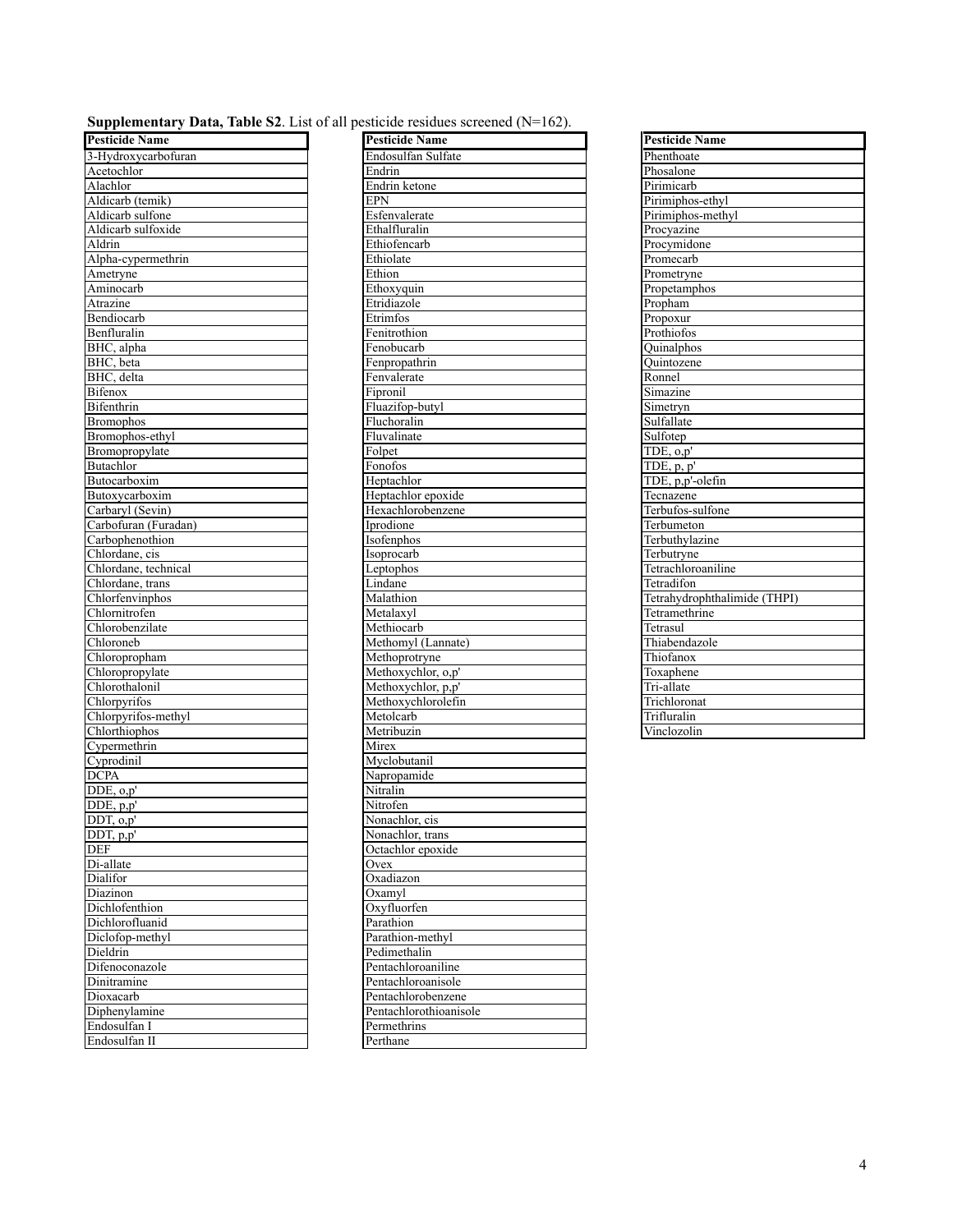| Contaminant          | <b>Type</b>        | <b>Source of RfD/MRL</b>                                                                                                   | RfD, PAD, or MRL<br>(mg/kg body wt/day) |
|----------------------|--------------------|----------------------------------------------------------------------------------------------------------------------------|-----------------------------------------|
| Arsenic              | <b>Heavy Metal</b> | ATSDR Acute, oral exposure                                                                                                 | 0.005                                   |
| Arsenic              | <b>Heavy Metal</b> | ATSDR Chronic, oral exposure                                                                                               | 0.0003                                  |
|                      |                    | EPA-IRIS for Inorganic Arsenic,                                                                                            |                                         |
| Arsenic              | <b>Heavy Metal</b> | Chronic Oral Exposure                                                                                                      | 0.0003                                  |
| Cadmium              | <b>Heavy Metal</b> | <b>ATSDR Chronic Oral Exposure</b>                                                                                         | 0.0001                                  |
| Cadmium              | <b>Heavy Metal</b> | <b>ATSDR Int. Oral Exposure</b>                                                                                            | 0.0005                                  |
| Cadmium              | <b>Heavy Metal</b> | <b>EPA-IRIS</b> for Chronic Oral<br>Exposure in Food                                                                       | 0.001                                   |
| Chromium             | <b>Heavy Metal</b> | <b>ATSDR Chronic Oral Exposure</b><br>(for Cr VI)                                                                          | 0.001                                   |
| Chromium             | <b>Heavy Metal</b> | ATSDR Int. Oral Exposure (for Cr<br>VI)                                                                                    | 0.005                                   |
| Chromium             | <b>Heavy Metal</b> | <b>EPA-IRIS Chronic Oral Exposure</b><br>(for Cr VI)                                                                       | 0.003                                   |
| Lead                 | <b>Heavy Metal</b> | JECFA (based on the provisional<br>tolerable weekly intake [PTWI] for<br>lead of 25 µg/kg body wt per<br>week)             | 0.0036                                  |
| Mercury              | <b>Heavy Metal</b> | <b>ATSDR Chronic Oral Exposure to</b><br>Methyl Mercury                                                                    | 0.0003                                  |
| Mercury              | <b>Heavy Metal</b> | ATSDR Int. Oral Exposure to<br>Mercuric Chloride                                                                           | 0.002                                   |
| Mercury              | <b>Heavy Metal</b> | JECFA (based on the Provisional<br>Tolerable Weekly Intake [PTWI]<br>for inorganic mercury of 4 µg/kg<br>body wt per week) | 0.00057                                 |
| Alachlor             | Pesticide          | EPA ISTEP PAD, Acute Dietary,<br>Females 13-49                                                                             | 1.5                                     |
| Alachlor             | Pesticide          | EPA ISTEP PAD, Chronic Dietary,<br><b>General Population</b>                                                               | 0.01                                    |
| Atrazine             | Pesticide          | <b>ATSDR Acute MRL</b>                                                                                                     | 0.01                                    |
| Atrazine             | Pesticide          | ATSDR Int. MRL                                                                                                             | 0.003                                   |
| Atrazine             | Pesticide          | EPA ISTEP PAD, Acute Dietary,<br>Females 13-49                                                                             | 0.01                                    |
| Atrazine             | Pesticide          | EPA ISTEP PAD, Chronic Dietary,<br><b>General Population</b>                                                               | 0.0018                                  |
| Carbofuran (Furadan) | Pesticide          | EPA ISTEP PAD, Acute Dietary,<br><b>General Population</b>                                                                 | 0.0002                                  |
| Chlorpyrifos         | Pesticide          | <b>ATSDR Acute MRL</b>                                                                                                     | 0.003                                   |
| Chlorpyrifos         | Pesticide          | <b>ATSDR Chronic MRL</b>                                                                                                   | 0.001                                   |
| Chlorpyrifos         | Pesticide          | EPA ISTEP PAD, Acute Dietary,<br><b>General Population</b>                                                                 | 0.0005                                  |
| Chlorpyrifos         | Pesticide          | EPA ISTEP PAD, Chronic Dietary,<br><b>General Population</b>                                                               | 0.00003                                 |
| DDT, p,p'            | Pesticide          | <b>ATSDR Acute MRL</b>                                                                                                     | 0.0005                                  |
| DDT, p, p'           | Pesticide          | <b>ATSDR Chronic MRL</b>                                                                                                   | 0.0005                                  |

| Supplementary Data, Table S3. Reference values for pesticides and heavy metals. |  |  |  |
|---------------------------------------------------------------------------------|--|--|--|
|---------------------------------------------------------------------------------|--|--|--|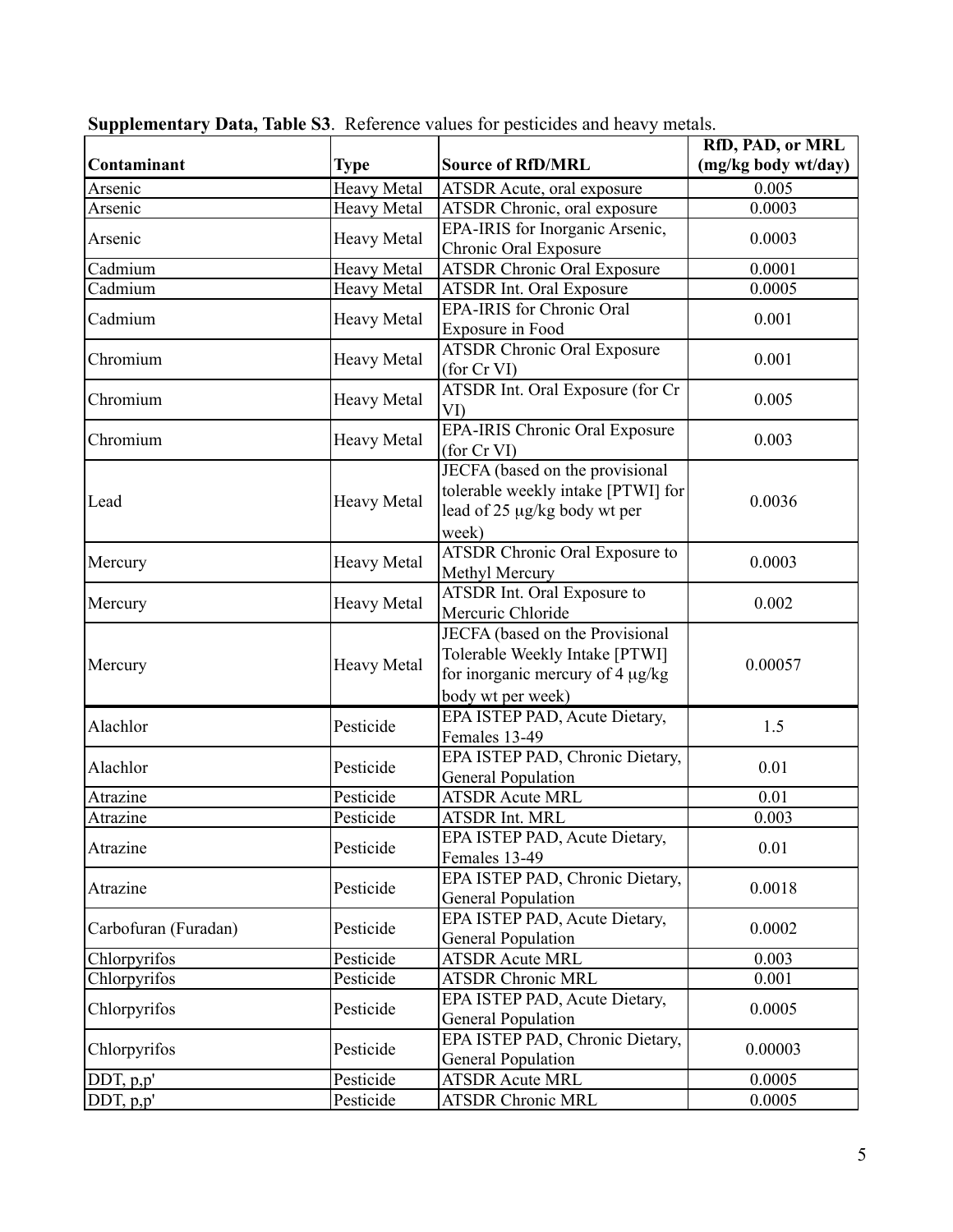| (mg/kg body wt/day)<br>Contaminant<br><b>Source of RfD/MRL</b><br>Type<br>EPA ISTEP PAD, Chronic Dietary,<br>Diphenylamine<br>Pesticide<br>0.1<br><b>General Population</b><br><b>ATSDR Chronic MRL</b><br>Endosulfan<br>Pesticide<br>0.002<br>Pesticide<br>Endosulfan<br><b>ATSDR Int. MRL</b><br>0.005<br>EPA ISTEP PAD, Acute Dietary,<br>Pesticide<br>0.051<br>Endosulfan<br><b>General Population</b><br>EPA ISTEP PAD, Chronic Dietary,<br>Endosulfan<br>Pesticide<br>0.006<br><b>General Population</b><br><b>ATSDR Chronic MRL</b><br>Pesticide<br>Endrin<br>0.0003<br>Endrin<br>Pesticide<br>ATSDR Int. MRL<br>0.002<br>EPA ISTEP PAD, Acute Dietary,<br>Esfenvalerate<br>Pesticide<br>0.0018<br><b>General Population</b><br>EPA ISTEP PAD, Chronic Dietary,<br>Esfenvalerate<br>Pesticide<br>0.0018<br><b>General Population</b><br>EPA ISTEP PAD, Acute Dietary,<br>Fenpropathrin<br>Pesticide<br>0.06<br><b>General Population</b><br>EPA ISTEP PAD, Chronic Dietary,<br>Fenpropathrin<br>Pesticide<br>0.025<br><b>General Population</b><br>EPA ISTEP PAD, Acute Dietary,<br>Fenvalerate<br>Pesticide<br>0.0018<br><b>General Population</b><br>EPA ISTEP PAD, Chronic Dietary,<br>Fenvalerate<br>Pesticide<br>0.0018<br><b>General Population</b><br>EPA ISTEP PAD, Acute Dietary,<br>Fipronil<br>Pesticide<br>0.025<br><b>General Population</b><br>EPA ISTEP PAD, Chronic Dietary,<br>Fipronil<br>Pesticide<br>0.0002<br><b>General Population</b><br>EPA ISTEP PAD, Acute Dietary,<br>Iprodione<br>Pesticide<br>0.02<br>Females 13-49<br>EPA ISTEP PAD, Chronic Dietary,<br>Pesticide<br>Iprodione<br>0.06<br><b>General Population</b><br>EPA ISTEP PAD, Acute Dietary,<br>Lindane<br>Pesticide<br>0.02<br><b>General Population</b><br>EPA ISTEP PAD, Chronic Dietary,<br>Lindane<br>Pesticide<br>0.0016<br><b>General Population</b><br>Pesticide<br><b>ATSDR Chronic MRL</b><br>Malathion<br>0.02 |
|-------------------------------------------------------------------------------------------------------------------------------------------------------------------------------------------------------------------------------------------------------------------------------------------------------------------------------------------------------------------------------------------------------------------------------------------------------------------------------------------------------------------------------------------------------------------------------------------------------------------------------------------------------------------------------------------------------------------------------------------------------------------------------------------------------------------------------------------------------------------------------------------------------------------------------------------------------------------------------------------------------------------------------------------------------------------------------------------------------------------------------------------------------------------------------------------------------------------------------------------------------------------------------------------------------------------------------------------------------------------------------------------------------------------------------------------------------------------------------------------------------------------------------------------------------------------------------------------------------------------------------------------------------------------------------------------------------------------------------------------------------------------------------------------------------------------------------------------------------------------------------------------------------------------------|
|                                                                                                                                                                                                                                                                                                                                                                                                                                                                                                                                                                                                                                                                                                                                                                                                                                                                                                                                                                                                                                                                                                                                                                                                                                                                                                                                                                                                                                                                                                                                                                                                                                                                                                                                                                                                                                                                                                                         |
|                                                                                                                                                                                                                                                                                                                                                                                                                                                                                                                                                                                                                                                                                                                                                                                                                                                                                                                                                                                                                                                                                                                                                                                                                                                                                                                                                                                                                                                                                                                                                                                                                                                                                                                                                                                                                                                                                                                         |
|                                                                                                                                                                                                                                                                                                                                                                                                                                                                                                                                                                                                                                                                                                                                                                                                                                                                                                                                                                                                                                                                                                                                                                                                                                                                                                                                                                                                                                                                                                                                                                                                                                                                                                                                                                                                                                                                                                                         |
|                                                                                                                                                                                                                                                                                                                                                                                                                                                                                                                                                                                                                                                                                                                                                                                                                                                                                                                                                                                                                                                                                                                                                                                                                                                                                                                                                                                                                                                                                                                                                                                                                                                                                                                                                                                                                                                                                                                         |
|                                                                                                                                                                                                                                                                                                                                                                                                                                                                                                                                                                                                                                                                                                                                                                                                                                                                                                                                                                                                                                                                                                                                                                                                                                                                                                                                                                                                                                                                                                                                                                                                                                                                                                                                                                                                                                                                                                                         |
|                                                                                                                                                                                                                                                                                                                                                                                                                                                                                                                                                                                                                                                                                                                                                                                                                                                                                                                                                                                                                                                                                                                                                                                                                                                                                                                                                                                                                                                                                                                                                                                                                                                                                                                                                                                                                                                                                                                         |
|                                                                                                                                                                                                                                                                                                                                                                                                                                                                                                                                                                                                                                                                                                                                                                                                                                                                                                                                                                                                                                                                                                                                                                                                                                                                                                                                                                                                                                                                                                                                                                                                                                                                                                                                                                                                                                                                                                                         |
|                                                                                                                                                                                                                                                                                                                                                                                                                                                                                                                                                                                                                                                                                                                                                                                                                                                                                                                                                                                                                                                                                                                                                                                                                                                                                                                                                                                                                                                                                                                                                                                                                                                                                                                                                                                                                                                                                                                         |
|                                                                                                                                                                                                                                                                                                                                                                                                                                                                                                                                                                                                                                                                                                                                                                                                                                                                                                                                                                                                                                                                                                                                                                                                                                                                                                                                                                                                                                                                                                                                                                                                                                                                                                                                                                                                                                                                                                                         |
|                                                                                                                                                                                                                                                                                                                                                                                                                                                                                                                                                                                                                                                                                                                                                                                                                                                                                                                                                                                                                                                                                                                                                                                                                                                                                                                                                                                                                                                                                                                                                                                                                                                                                                                                                                                                                                                                                                                         |
|                                                                                                                                                                                                                                                                                                                                                                                                                                                                                                                                                                                                                                                                                                                                                                                                                                                                                                                                                                                                                                                                                                                                                                                                                                                                                                                                                                                                                                                                                                                                                                                                                                                                                                                                                                                                                                                                                                                         |
|                                                                                                                                                                                                                                                                                                                                                                                                                                                                                                                                                                                                                                                                                                                                                                                                                                                                                                                                                                                                                                                                                                                                                                                                                                                                                                                                                                                                                                                                                                                                                                                                                                                                                                                                                                                                                                                                                                                         |
|                                                                                                                                                                                                                                                                                                                                                                                                                                                                                                                                                                                                                                                                                                                                                                                                                                                                                                                                                                                                                                                                                                                                                                                                                                                                                                                                                                                                                                                                                                                                                                                                                                                                                                                                                                                                                                                                                                                         |
|                                                                                                                                                                                                                                                                                                                                                                                                                                                                                                                                                                                                                                                                                                                                                                                                                                                                                                                                                                                                                                                                                                                                                                                                                                                                                                                                                                                                                                                                                                                                                                                                                                                                                                                                                                                                                                                                                                                         |
|                                                                                                                                                                                                                                                                                                                                                                                                                                                                                                                                                                                                                                                                                                                                                                                                                                                                                                                                                                                                                                                                                                                                                                                                                                                                                                                                                                                                                                                                                                                                                                                                                                                                                                                                                                                                                                                                                                                         |
|                                                                                                                                                                                                                                                                                                                                                                                                                                                                                                                                                                                                                                                                                                                                                                                                                                                                                                                                                                                                                                                                                                                                                                                                                                                                                                                                                                                                                                                                                                                                                                                                                                                                                                                                                                                                                                                                                                                         |
|                                                                                                                                                                                                                                                                                                                                                                                                                                                                                                                                                                                                                                                                                                                                                                                                                                                                                                                                                                                                                                                                                                                                                                                                                                                                                                                                                                                                                                                                                                                                                                                                                                                                                                                                                                                                                                                                                                                         |
|                                                                                                                                                                                                                                                                                                                                                                                                                                                                                                                                                                                                                                                                                                                                                                                                                                                                                                                                                                                                                                                                                                                                                                                                                                                                                                                                                                                                                                                                                                                                                                                                                                                                                                                                                                                                                                                                                                                         |
|                                                                                                                                                                                                                                                                                                                                                                                                                                                                                                                                                                                                                                                                                                                                                                                                                                                                                                                                                                                                                                                                                                                                                                                                                                                                                                                                                                                                                                                                                                                                                                                                                                                                                                                                                                                                                                                                                                                         |
|                                                                                                                                                                                                                                                                                                                                                                                                                                                                                                                                                                                                                                                                                                                                                                                                                                                                                                                                                                                                                                                                                                                                                                                                                                                                                                                                                                                                                                                                                                                                                                                                                                                                                                                                                                                                                                                                                                                         |
|                                                                                                                                                                                                                                                                                                                                                                                                                                                                                                                                                                                                                                                                                                                                                                                                                                                                                                                                                                                                                                                                                                                                                                                                                                                                                                                                                                                                                                                                                                                                                                                                                                                                                                                                                                                                                                                                                                                         |
|                                                                                                                                                                                                                                                                                                                                                                                                                                                                                                                                                                                                                                                                                                                                                                                                                                                                                                                                                                                                                                                                                                                                                                                                                                                                                                                                                                                                                                                                                                                                                                                                                                                                                                                                                                                                                                                                                                                         |
|                                                                                                                                                                                                                                                                                                                                                                                                                                                                                                                                                                                                                                                                                                                                                                                                                                                                                                                                                                                                                                                                                                                                                                                                                                                                                                                                                                                                                                                                                                                                                                                                                                                                                                                                                                                                                                                                                                                         |
|                                                                                                                                                                                                                                                                                                                                                                                                                                                                                                                                                                                                                                                                                                                                                                                                                                                                                                                                                                                                                                                                                                                                                                                                                                                                                                                                                                                                                                                                                                                                                                                                                                                                                                                                                                                                                                                                                                                         |
|                                                                                                                                                                                                                                                                                                                                                                                                                                                                                                                                                                                                                                                                                                                                                                                                                                                                                                                                                                                                                                                                                                                                                                                                                                                                                                                                                                                                                                                                                                                                                                                                                                                                                                                                                                                                                                                                                                                         |
|                                                                                                                                                                                                                                                                                                                                                                                                                                                                                                                                                                                                                                                                                                                                                                                                                                                                                                                                                                                                                                                                                                                                                                                                                                                                                                                                                                                                                                                                                                                                                                                                                                                                                                                                                                                                                                                                                                                         |
|                                                                                                                                                                                                                                                                                                                                                                                                                                                                                                                                                                                                                                                                                                                                                                                                                                                                                                                                                                                                                                                                                                                                                                                                                                                                                                                                                                                                                                                                                                                                                                                                                                                                                                                                                                                                                                                                                                                         |
|                                                                                                                                                                                                                                                                                                                                                                                                                                                                                                                                                                                                                                                                                                                                                                                                                                                                                                                                                                                                                                                                                                                                                                                                                                                                                                                                                                                                                                                                                                                                                                                                                                                                                                                                                                                                                                                                                                                         |
|                                                                                                                                                                                                                                                                                                                                                                                                                                                                                                                                                                                                                                                                                                                                                                                                                                                                                                                                                                                                                                                                                                                                                                                                                                                                                                                                                                                                                                                                                                                                                                                                                                                                                                                                                                                                                                                                                                                         |
|                                                                                                                                                                                                                                                                                                                                                                                                                                                                                                                                                                                                                                                                                                                                                                                                                                                                                                                                                                                                                                                                                                                                                                                                                                                                                                                                                                                                                                                                                                                                                                                                                                                                                                                                                                                                                                                                                                                         |
|                                                                                                                                                                                                                                                                                                                                                                                                                                                                                                                                                                                                                                                                                                                                                                                                                                                                                                                                                                                                                                                                                                                                                                                                                                                                                                                                                                                                                                                                                                                                                                                                                                                                                                                                                                                                                                                                                                                         |
|                                                                                                                                                                                                                                                                                                                                                                                                                                                                                                                                                                                                                                                                                                                                                                                                                                                                                                                                                                                                                                                                                                                                                                                                                                                                                                                                                                                                                                                                                                                                                                                                                                                                                                                                                                                                                                                                                                                         |
|                                                                                                                                                                                                                                                                                                                                                                                                                                                                                                                                                                                                                                                                                                                                                                                                                                                                                                                                                                                                                                                                                                                                                                                                                                                                                                                                                                                                                                                                                                                                                                                                                                                                                                                                                                                                                                                                                                                         |
|                                                                                                                                                                                                                                                                                                                                                                                                                                                                                                                                                                                                                                                                                                                                                                                                                                                                                                                                                                                                                                                                                                                                                                                                                                                                                                                                                                                                                                                                                                                                                                                                                                                                                                                                                                                                                                                                                                                         |
| Pesticide<br>0.02<br>Malathion<br>ATSDR Int. MRL                                                                                                                                                                                                                                                                                                                                                                                                                                                                                                                                                                                                                                                                                                                                                                                                                                                                                                                                                                                                                                                                                                                                                                                                                                                                                                                                                                                                                                                                                                                                                                                                                                                                                                                                                                                                                                                                        |
| EPA ISTEP PAD, Acute Dietary,<br>Pesticide<br>0.076<br>Malathion                                                                                                                                                                                                                                                                                                                                                                                                                                                                                                                                                                                                                                                                                                                                                                                                                                                                                                                                                                                                                                                                                                                                                                                                                                                                                                                                                                                                                                                                                                                                                                                                                                                                                                                                                                                                                                                        |
| <b>General Population</b>                                                                                                                                                                                                                                                                                                                                                                                                                                                                                                                                                                                                                                                                                                                                                                                                                                                                                                                                                                                                                                                                                                                                                                                                                                                                                                                                                                                                                                                                                                                                                                                                                                                                                                                                                                                                                                                                                               |
| EPA ISTEP PAD, Chronic Dietary,<br>Malathion<br>Pesticide<br>0.071                                                                                                                                                                                                                                                                                                                                                                                                                                                                                                                                                                                                                                                                                                                                                                                                                                                                                                                                                                                                                                                                                                                                                                                                                                                                                                                                                                                                                                                                                                                                                                                                                                                                                                                                                                                                                                                      |
| <b>General Population</b>                                                                                                                                                                                                                                                                                                                                                                                                                                                                                                                                                                                                                                                                                                                                                                                                                                                                                                                                                                                                                                                                                                                                                                                                                                                                                                                                                                                                                                                                                                                                                                                                                                                                                                                                                                                                                                                                                               |
| EPA ISTEP PAD, Acute Dietary,<br>Methomyl (Lannate)<br>Pesticide<br>0.02                                                                                                                                                                                                                                                                                                                                                                                                                                                                                                                                                                                                                                                                                                                                                                                                                                                                                                                                                                                                                                                                                                                                                                                                                                                                                                                                                                                                                                                                                                                                                                                                                                                                                                                                                                                                                                                |
| <b>General Population</b>                                                                                                                                                                                                                                                                                                                                                                                                                                                                                                                                                                                                                                                                                                                                                                                                                                                                                                                                                                                                                                                                                                                                                                                                                                                                                                                                                                                                                                                                                                                                                                                                                                                                                                                                                                                                                                                                                               |
| EPA ISTEP PAD, Chronic Dietary,<br>0.008<br>Methomyl (Lannate)<br>Pesticide                                                                                                                                                                                                                                                                                                                                                                                                                                                                                                                                                                                                                                                                                                                                                                                                                                                                                                                                                                                                                                                                                                                                                                                                                                                                                                                                                                                                                                                                                                                                                                                                                                                                                                                                                                                                                                             |
| General Population<br>EPA ISTEP PAD, Acute Dietary,                                                                                                                                                                                                                                                                                                                                                                                                                                                                                                                                                                                                                                                                                                                                                                                                                                                                                                                                                                                                                                                                                                                                                                                                                                                                                                                                                                                                                                                                                                                                                                                                                                                                                                                                                                                                                                                                     |
| Myclobutanil<br>Pesticide<br>0.6<br>Females 13-49                                                                                                                                                                                                                                                                                                                                                                                                                                                                                                                                                                                                                                                                                                                                                                                                                                                                                                                                                                                                                                                                                                                                                                                                                                                                                                                                                                                                                                                                                                                                                                                                                                                                                                                                                                                                                                                                       |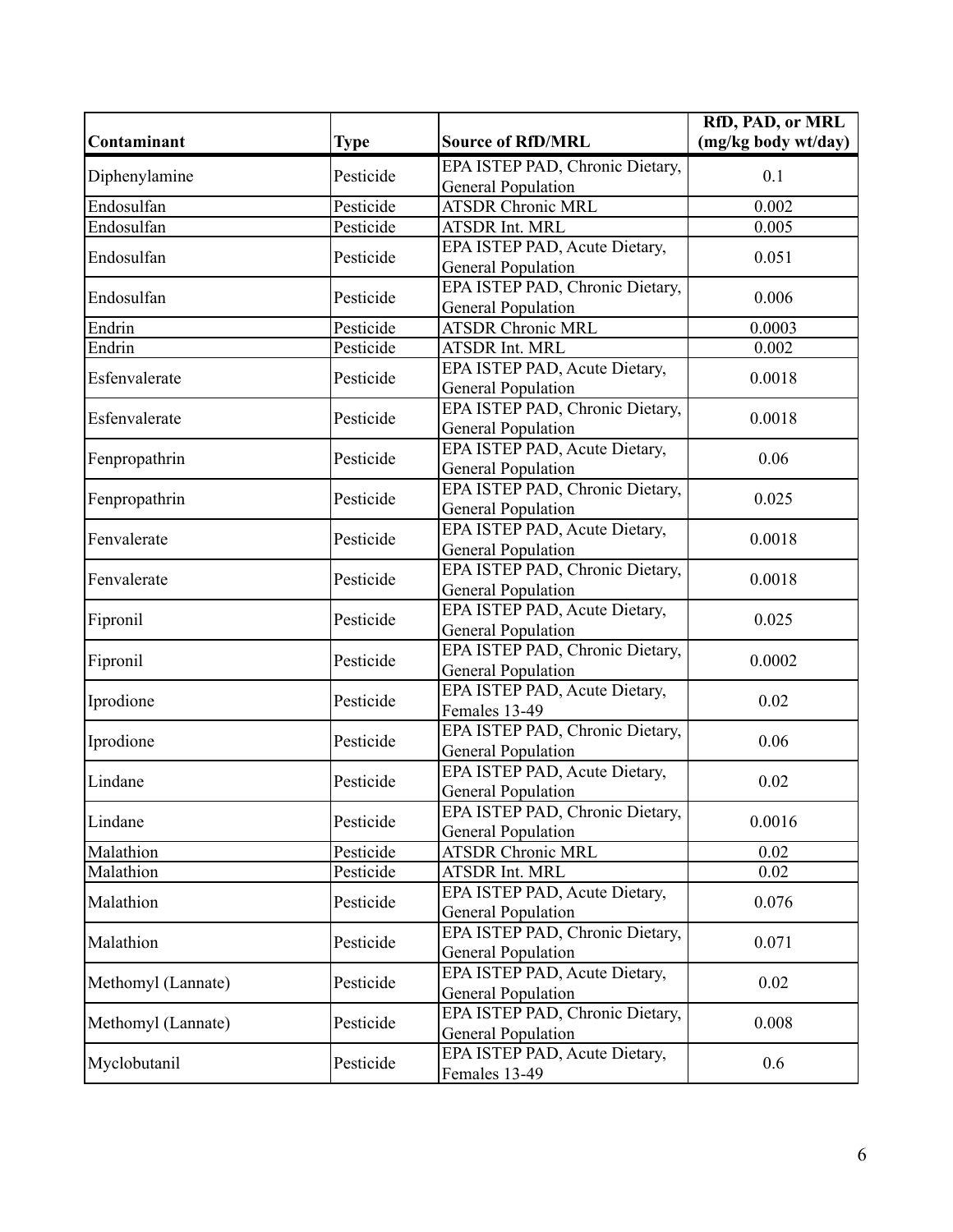| Contaminant      | <b>Type</b> | <b>Source of RfD/MRL</b>                                     | RfD, PAD, or MRL<br>(mg/kg body wt/day) |
|------------------|-------------|--------------------------------------------------------------|-----------------------------------------|
| Myclobutanil     | Pesticide   | EPA ISTEP PAD, Chronic Dietary,<br><b>General Population</b> | 0.025                                   |
| Parathion-methyl | Pesticide   | <b>ATSDR Chronic MRL</b>                                     | 0.0003                                  |
| Parathion-methyl | Pesticide   | <b>ATSDR Int. MRL</b>                                        | 0.0007                                  |
| Parathion-methyl | Pesticide   | EPA ISTEP PAD, Acute Dietary,<br><b>General Population</b>   | 0.00011                                 |
| Parathion-methyl | Pesticide   | EPA ISTEP PAD, Chronic Dietary,<br><b>General Population</b> | 0.00002                                 |
| Permethrin       | Pesticide   | <b>ATSDR Acute MRL</b>                                       | 0.3                                     |
| Permethrin       | Pesticide   | <b>ATSDR Int. MRL</b>                                        | 0.2                                     |
| Permethrins      | Pesticide   | EPA ISTEP PAD, Acute Dietary,<br><b>General Population</b>   | 0.25                                    |
| Permethrins      | Pesticide   | EPA ISTEP PAD, Chronic Dietary,<br><b>General Population</b> | 0.25                                    |
| Procymidone      | Pesticide   | EPA ISTEP PAD, Acute Dietary,<br>Females 13-49               | 0.035                                   |
| Quintozene       | Pesticide   | EPA ISTEP PAD, Chronic Dietary,<br><b>General Population</b> | 0.001                                   |
| Terbufos         | Pesticide   | EPA ISTEP PAD, Acute Dietary,<br><b>General Population</b>   | 0.0003                                  |
| Terbufos         | Pesticide   | EPA ISTEP PAD, Chronic Dietary,<br><b>General Population</b> | 0.00005                                 |
| Trifluralin      | Pesticide   | EPA ISTEP PAD, Acute Dietary,<br>Females 13-49               | 1                                       |
| Trifluralin      | Pesticide   | EPA ISTEP PAD, Chronic Dietary,<br><b>General Population</b> | 0.024                                   |

ATSDR = Agency for Toxic Substances and Disease Registry (ATSDR, 2010)

EPA-IRIS = Environmental Protection Agency Integrated Risk Information System (US EPA, 2010)

EPA-ISTEP = Environmental Protection Agency (EPA) Office of Pesticide Programs ISTEP Toxicology Endpoint Selection Database (David J. Miller, Chief, Chemistry & Exposure Branch, Office of Pesticide Programs, EPA, email communication, April 2010)

JECFA-PTWI = Joint FAO/WHO Expert Committee On Food Additives, Provisional Tolerable Weekly Intake (Pb: JECFA, 2000; Hg: JECFA, 2010)

RfD = Reference Dose PAD = Population Adjusted Dose MRL = Minimal Risk Level (ATSDR, 2010)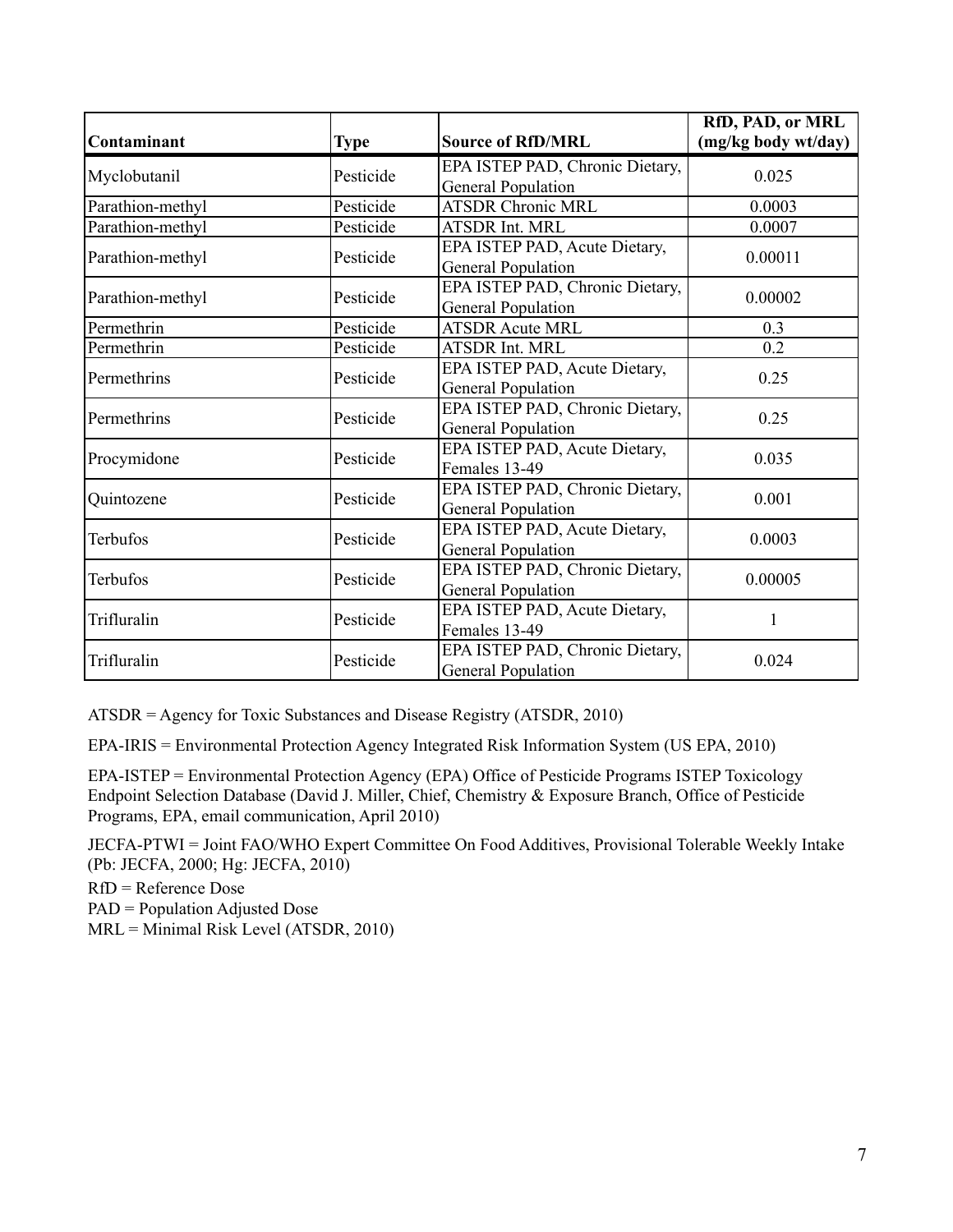|                       |                                                    | levels                                                                      | General Summary Statistics for samples with detectable |              |                |               |                                                                                                      | Comparison with EPA-ISTEP PAD values                                     |                                                                                        |                                                                                                                                                           |                                                                | Comparison with ATSDR Minimal Risk Level (MRL<br>values (ATSDR, 2010)  |                                                                             |                                                                    |                                                             | Comparison with Levels in EU<br>Pesticides Database (EUP, 2010) for<br>Dried Herbal Infusions and FDA |  |
|-----------------------|----------------------------------------------------|-----------------------------------------------------------------------------|--------------------------------------------------------|--------------|----------------|---------------|------------------------------------------------------------------------------------------------------|--------------------------------------------------------------------------|----------------------------------------------------------------------------------------|-----------------------------------------------------------------------------------------------------------------------------------------------------------|----------------------------------------------------------------|------------------------------------------------------------------------|-----------------------------------------------------------------------------|--------------------------------------------------------------------|-------------------------------------------------------------|-------------------------------------------------------------------------------------------------------|--|
|                       |                                                    |                                                                             |                                                        |              |                |               |                                                                                                      |                                                                          | Whole Herb Ingested                                                                    |                                                                                                                                                           | Herb Taken as Soup/Tea,<br>Assuming 10% Leaching               |                                                                        | Whole Herb Ingested                                                         |                                                                    | Action Levels*                                              |                                                                                                       |  |
| <b>Pesticide Name</b> | <b>United States</b><br><b>Registration Status</b> | % samples in parentheses)<br># Samples with<br>Detectable Pesticide<br>with | $(\text{p}, \text{p})$<br>Value if N=1                 | Median (ppb) | (dqq) mumimily | Maximum (ppb) | parentheses)<br>PAD<br>$\frac{5}{6}$<br><b>Acute Exposure</b><br>$#$ Samples > 1'<br>(% samples in ] | 3<br>% samples in parenthes<br>Chronic Exposure<br>$>1\%$ PAD<br>Samples | % samples in parentheses)<br>Acute Exposure<br>$1\%$ PAD<br>$\wedge$<br><b>Samples</b> | $\frac{\text{# Samples} > 1\% \text{ PAD}}{\text{(% samples in parentheses)}}$<br>( $\frac{\text{(% samples in parentheses)}}{\text{(Chronic Exposure)}}$ | $# Samples > 1\% MRI.(% samples in parentheses)Acute Exposure$ | $\frac{\text{# Samples} > 1\% \text{ MRI}}{\text{Chronic Expression}}$ | % samples in parentheses)<br><u>Acute</u> Exposure<br>$>1\%$ MRL<br>Samples | (% samples in parentheses)<br>Chronic Exposure<br>Samples > 1% MRL | EU Maximum Residue<br> Level or FDA Action<br> Level* (ppb) | $\epsilon$ Samples > Level<br>% samples in parentheses)<br>÷.                                         |  |
| Alachlor              | Registered                                         | $1(0.3\%)$                                                                  | 55                                                     |              |                |               | $0(0\%)$                                                                                             | $0(0\%)$                                                                 | $0(0\%)$                                                                               | $0(0\%)$                                                                                                                                                  |                                                                |                                                                        |                                                                             |                                                                    | 50                                                          | $1(0.3\%)$                                                                                            |  |
| Atrazine              | Registered                                         | 2(0.7%                                                                      |                                                        | 92           | 30             | 155           | $0(0\%)$                                                                                             | $0(0\%)$                                                                 | $0(0\%)$                                                                               | $0(0\%)$                                                                                                                                                  | $0(0\%)$                                                       | $0(0\%)$                                                               | $0(0\%)$                                                                    | $0(0\%)$                                                           | 100                                                         | $1(0.3\%)$                                                                                            |  |
| BHC, alpha            | Not Registered*                                    | $2(0.7\%)$                                                                  |                                                        | 93           | 20             | 166           |                                                                                                      |                                                                          |                                                                                        |                                                                                                                                                           |                                                                |                                                                        |                                                                             |                                                                    | $50*$                                                       | $1(0.3\%)$                                                                                            |  |
| BHC, beta             | Not Registered*                                    | 6(2%)                                                                       |                                                        | 44           | 28             | 120           |                                                                                                      |                                                                          |                                                                                        |                                                                                                                                                           |                                                                |                                                                        |                                                                             |                                                                    | $50*$                                                       | 2(0.7%                                                                                                |  |
| BHC, delta            | Not Registered*                                    | $1(0.3\%)$                                                                  | 650                                                    |              |                |               |                                                                                                      |                                                                          |                                                                                        |                                                                                                                                                           |                                                                |                                                                        |                                                                             |                                                                    | $50*$                                                       | $1(0.3\%)$                                                                                            |  |
| <b>Bifenox</b>        | Not Registered                                     | 3(1%)                                                                       |                                                        | 12           | 11             | 13            |                                                                                                      |                                                                          |                                                                                        |                                                                                                                                                           |                                                                |                                                                        |                                                                             |                                                                    | 50                                                          | $0(0\%)$                                                                                              |  |
| Carbofuran (Furadan)  | Registered                                         | $1(0.3\%)$                                                                  | 13                                                     |              |                |               | $0(0\%)$                                                                                             |                                                                          | $0(0\%)$                                                                               |                                                                                                                                                           |                                                                |                                                                        |                                                                             |                                                                    | 50                                                          | $0(0\%)$                                                                                              |  |
| Chloropropylate       | Not Registered                                     | $1(0.3\%)$                                                                  | 67                                                     |              |                |               |                                                                                                      |                                                                          |                                                                                        |                                                                                                                                                           |                                                                |                                                                        |                                                                             |                                                                    |                                                             |                                                                                                       |  |
| Chlorpyrifos          | Registered                                         | 76 (25.9%                                                                   |                                                        | 68           | 10             | 2955000       | 14 (4.8%)                                                                                            | 66 (22.4%)                                                               | $60(20.4\%)$                                                                           | 75 (25.5%)                                                                                                                                                | 5(1.7%)                                                        | $13(4.4\%)$                                                            | $18(6.1\%)$                                                                 | 37 (12.6%)                                                         | 500                                                         | 13 (4.4%)                                                                                             |  |
| DDE, p,p'             | Not Registered*                                    | $1(0.3\%)$                                                                  | 243                                                    |              |                |               |                                                                                                      |                                                                          |                                                                                        |                                                                                                                                                           |                                                                |                                                                        |                                                                             |                                                                    | $20*$                                                       | $1(0.3\%)$                                                                                            |  |
| DDT, o,p'             | Not Registered*                                    | $1(0.3\%)$                                                                  | 203                                                    |              |                |               |                                                                                                      |                                                                          |                                                                                        |                                                                                                                                                           |                                                                |                                                                        |                                                                             |                                                                    | $20*$                                                       | $1(0.3\%)$                                                                                            |  |
| DDT, p,p'             | Not Registered*                                    | 2(0.7%                                                                      |                                                        | 144          | 43             | 246           |                                                                                                      |                                                                          |                                                                                        |                                                                                                                                                           | $0(0\%)$                                                       | $0(0\%)$                                                               | $2(0.7\%)$                                                                  | $2(0.7\%)$                                                         | 500                                                         | $0(0\%)$                                                                                              |  |
| Diphenylamine         | Registered                                         | $1(0.3\%)$                                                                  | 159                                                    |              |                |               |                                                                                                      | $0(0\%)$                                                                 |                                                                                        | $0(0\%)$                                                                                                                                                  |                                                                |                                                                        |                                                                             |                                                                    | 50                                                          | $1(0.3\%)$                                                                                            |  |
| Endosulfan I          | Registered                                         | 1(0.3%                                                                      | 47                                                     |              |                |               | $0(0\%)$                                                                                             | 0(0%                                                                     | $0(0\%)$                                                                               | 0(0%                                                                                                                                                      | 0(0%                                                           | 0(0%                                                                   | 0(0%                                                                        | 0(0%                                                               | 500                                                         | 0(0%                                                                                                  |  |
| Endrin                | Not Registered                                     | $1(0.3\%)$                                                                  | 59                                                     |              |                |               |                                                                                                      |                                                                          |                                                                                        |                                                                                                                                                           | $0(0\%)$                                                       | $0(0\%)$                                                               | $0(0\%)$                                                                    | $1(0.3\%)$                                                         | 100                                                         | $0(0\%)$                                                                                              |  |
| Esfenvalerate         | Registered                                         | 4(1.4%                                                                      |                                                        | 68           | 45             | 731           | 0(0%                                                                                                 | $0(0\%)$                                                                 | $1(0.3\%)$                                                                             | $1(0.3\%)$                                                                                                                                                |                                                                |                                                                        |                                                                             |                                                                    | 50                                                          | $3(1.0\%)$                                                                                            |  |
| Ethiolate             | Not Registered                                     | $3(1\%)$                                                                    |                                                        | 84           | 80             | 87            |                                                                                                      |                                                                          |                                                                                        |                                                                                                                                                           |                                                                |                                                                        |                                                                             |                                                                    |                                                             |                                                                                                       |  |
| enobucarb             | Not Registered                                     | 2(0.7%                                                                      |                                                        | 45           | 44             | 45            |                                                                                                      |                                                                          |                                                                                        |                                                                                                                                                           |                                                                |                                                                        |                                                                             |                                                                    |                                                             |                                                                                                       |  |
| enpropathrin          | Registered                                         | 5(1.7%)                                                                     |                                                        | 34           | 20             | 101           | 0(0%                                                                                                 | $0(0\%)$                                                                 | $0(0\%)$                                                                               | $0(0\%)$                                                                                                                                                  |                                                                |                                                                        |                                                                             |                                                                    | 20                                                          | 5(1.7%                                                                                                |  |
| Fenvalerate           | Registered                                         | 2(0.7%                                                                      |                                                        | 126          | 36             | 215           | 0(0%                                                                                                 | 0(0%                                                                     | $1(0.3\%)$                                                                             | $1(0.3\%)$                                                                                                                                                |                                                                |                                                                        |                                                                             |                                                                    | 50                                                          | $1(0.3\%)$                                                                                            |  |
| ipronil               | Registered                                         | $1(0.3\%)$                                                                  | 50                                                     |              |                |               | $0(0\%)$                                                                                             | 0(0%                                                                     | $0(0\%)$                                                                               | $1(0.3\%)$                                                                                                                                                |                                                                |                                                                        |                                                                             |                                                                    | 5                                                           | $1(0.3\%)$                                                                                            |  |
| prodione              | Registered                                         | 2(0.7%                                                                      |                                                        | 39           | 23             | 56            | $0(0\%)$                                                                                             | $0(0\%)$                                                                 | $0(0\%)$                                                                               | $0(0\%)$                                                                                                                                                  |                                                                |                                                                        |                                                                             |                                                                    | 100                                                         | $0(0\%)$                                                                                              |  |
| Isoprocarb            | Not Registered                                     | $3(1\%)$                                                                    |                                                        | 62           | 16             | 2020          |                                                                                                      |                                                                          |                                                                                        |                                                                                                                                                           |                                                                |                                                                        |                                                                             |                                                                    |                                                             |                                                                                                       |  |
| indane                | Not Registered*                                    | 4(1.4%                                                                      |                                                        | 39           | 26             | 125           | 0(0%                                                                                                 | 0(0%                                                                     | $0(0\%)$                                                                               | $1(0.3\%)$                                                                                                                                                |                                                                |                                                                        |                                                                             |                                                                    | 1000                                                        | 0(0%                                                                                                  |  |
| Malathion             | Registered                                         | 2(0.7%                                                                      |                                                        | 16           | 14             | 18            | $0(0\%)$                                                                                             | 0(0%                                                                     | $0(0\%)$                                                                               | $0(0\%)$                                                                                                                                                  | $0(0\%)$                                                       | $0(0\%)$                                                               | $0(0\%)$                                                                    | $0(0\%)$                                                           | 500                                                         | $0(0\%)$                                                                                              |  |
| Methomyl (Lannate)    | Registered                                         | $1(0.3\%)$                                                                  | 478                                                    |              |                |               | $0(0\%)$                                                                                             | $0(0\%)$                                                                 | $0(0\%)$                                                                               | $0(0\%)$                                                                                                                                                  |                                                                |                                                                        |                                                                             |                                                                    | 100                                                         | $1(0.3\%)$                                                                                            |  |
| Myclobutanil          | Registered                                         | $1(0.3\%)$                                                                  | 105                                                    |              |                |               | $0(0\%)$                                                                                             | $0(0\%)$                                                                 | $0(0\%)$                                                                               | $0(0\%)$                                                                                                                                                  |                                                                |                                                                        |                                                                             |                                                                    | 50                                                          | $1(0.3\%)$                                                                                            |  |
| Nonachlor, cis        | Not Registered                                     | $1(0.3\%)$                                                                  | 21                                                     |              |                |               |                                                                                                      |                                                                          |                                                                                        |                                                                                                                                                           |                                                                |                                                                        |                                                                             |                                                                    |                                                             |                                                                                                       |  |
| Parathion             | Not Registered                                     | 5(1.7%)                                                                     |                                                        | 49           | 14             | 1810          |                                                                                                      |                                                                          |                                                                                        |                                                                                                                                                           |                                                                |                                                                        |                                                                             |                                                                    | 100                                                         | 2(0.7%                                                                                                |  |
| Parathion-methyl      | Registered                                         | 4(1.4%                                                                      |                                                        | 39           | 19             | 65            | $0(0\%)$                                                                                             | $4(1.4\%)$                                                               | $4(1.4\%)$                                                                             | 4(1.4%                                                                                                                                                    | 0(0%                                                           | 0(0%                                                                   | $2(0.7\%)$                                                                  | $3(1.0\%)$                                                         | 50                                                          | 2(0.7%                                                                                                |  |
| Pentachloroaniline    | Registered                                         | $1(0.3\%)$                                                                  | 30                                                     |              |                |               |                                                                                                      |                                                                          |                                                                                        |                                                                                                                                                           |                                                                |                                                                        |                                                                             |                                                                    | 100                                                         | $0(0\%)$                                                                                              |  |
| Permethrin            | Registered                                         | 2(0.7%                                                                      |                                                        | 73           | 60             | 87            | 0(0%                                                                                                 | $0(0\%)$                                                                 | $0(0\%)$                                                                               | $0(0\%)$                                                                                                                                                  | $0(0\%)$                                                       | $0(0\%)$                                                               | $0(0\%)$                                                                    | $0(0\%)$                                                           | 100                                                         | $0(0\%)$                                                                                              |  |
| Procymidone           | Registered                                         | 3(1%)                                                                       |                                                        | 149          | 83             | 400           | $0(0\%)$                                                                                             |                                                                          | $0(0\%)$                                                                               |                                                                                                                                                           |                                                                |                                                                        |                                                                             |                                                                    | 100                                                         | 2(0.7%                                                                                                |  |
| <b>Juintozene</b>     | Registered                                         | 1(0.3%                                                                      | 85                                                     |              |                |               |                                                                                                      | $0(0\%)$                                                                 |                                                                                        | $1(0.3\%)$                                                                                                                                                |                                                                |                                                                        |                                                                             |                                                                    | 100                                                         | 0(0%                                                                                                  |  |
| ulfotep               | Not Registered                                     | 6(2%)                                                                       |                                                        | 47           | 12             | 1511          |                                                                                                      |                                                                          |                                                                                        |                                                                                                                                                           |                                                                |                                                                        |                                                                             |                                                                    |                                                             |                                                                                                       |  |
| TDE. 0.D'             | Not Registered*                                    | $1(0.3\%)$                                                                  | 202                                                    |              |                |               |                                                                                                      |                                                                          |                                                                                        |                                                                                                                                                           |                                                                |                                                                        |                                                                             |                                                                    | $20*$                                                       | $1(0.3\%)$                                                                                            |  |
|                       |                                                    |                                                                             |                                                        |              | 49             | 232           |                                                                                                      |                                                                          |                                                                                        |                                                                                                                                                           |                                                                |                                                                        |                                                                             |                                                                    | $20*$                                                       | $2(0.7\%)$                                                                                            |  |
| TDE, p, p'            | Not Registered*                                    | 2(0.7%                                                                      |                                                        | 140          |                |               |                                                                                                      |                                                                          |                                                                                        |                                                                                                                                                           |                                                                |                                                                        |                                                                             |                                                                    |                                                             |                                                                                                       |  |
| TDE, p.p'-olefin      | Not Registered*                                    | $1(0.3\%)$                                                                  | 53                                                     |              |                |               |                                                                                                      |                                                                          |                                                                                        |                                                                                                                                                           |                                                                |                                                                        |                                                                             |                                                                    | $20*$                                                       | $1(0.3\%)$                                                                                            |  |
| Terbufos-sulfone      | Registered                                         | $1(0.3\%$                                                                   | 11                                                     |              |                |               | $0(0\%)$                                                                                             | $0(0\%)$                                                                 | $0(0\%)$                                                                               | $1(0.3\%)$                                                                                                                                                |                                                                |                                                                        |                                                                             |                                                                    | 10                                                          | $1(0.3\%)$                                                                                            |  |
| Tetrachloroaniline    | <b>Not Registered</b>                              | $1(0.3\%)$                                                                  | 30                                                     |              |                |               |                                                                                                      |                                                                          |                                                                                        |                                                                                                                                                           |                                                                |                                                                        |                                                                             |                                                                    |                                                             |                                                                                                       |  |
| Thiofanox             | Not Registered                                     | 2(0.7%                                                                      |                                                        | 11           | 10             | 11            |                                                                                                      |                                                                          |                                                                                        |                                                                                                                                                           |                                                                |                                                                        |                                                                             |                                                                    |                                                             |                                                                                                       |  |
| Trifluralin           | Registered                                         | $1(0.3\%)$                                                                  | 61                                                     |              |                |               | $0(0\%)$                                                                                             | $0(0\%)$                                                                 | $0(0\%)$                                                                               | $0(0\%)$                                                                                                                                                  |                                                                |                                                                        |                                                                             |                                                                    | 100                                                         | 0(0%                                                                                                  |  |

#### **Supplementary Data, Table S4**. Summary of pesticide residues detected (LOD=10–50 ppb; total of 162 pesticides screened) in raw Chinese Herbal Medicines (Total N=294).

\*Pesticide is no longer registered for use in the United States, but the FDA has established an Action Level (US FDA, 2009).<br>All calculations were done using the maximum daily dose of the herb (CPC, 2005) and assuming a bo